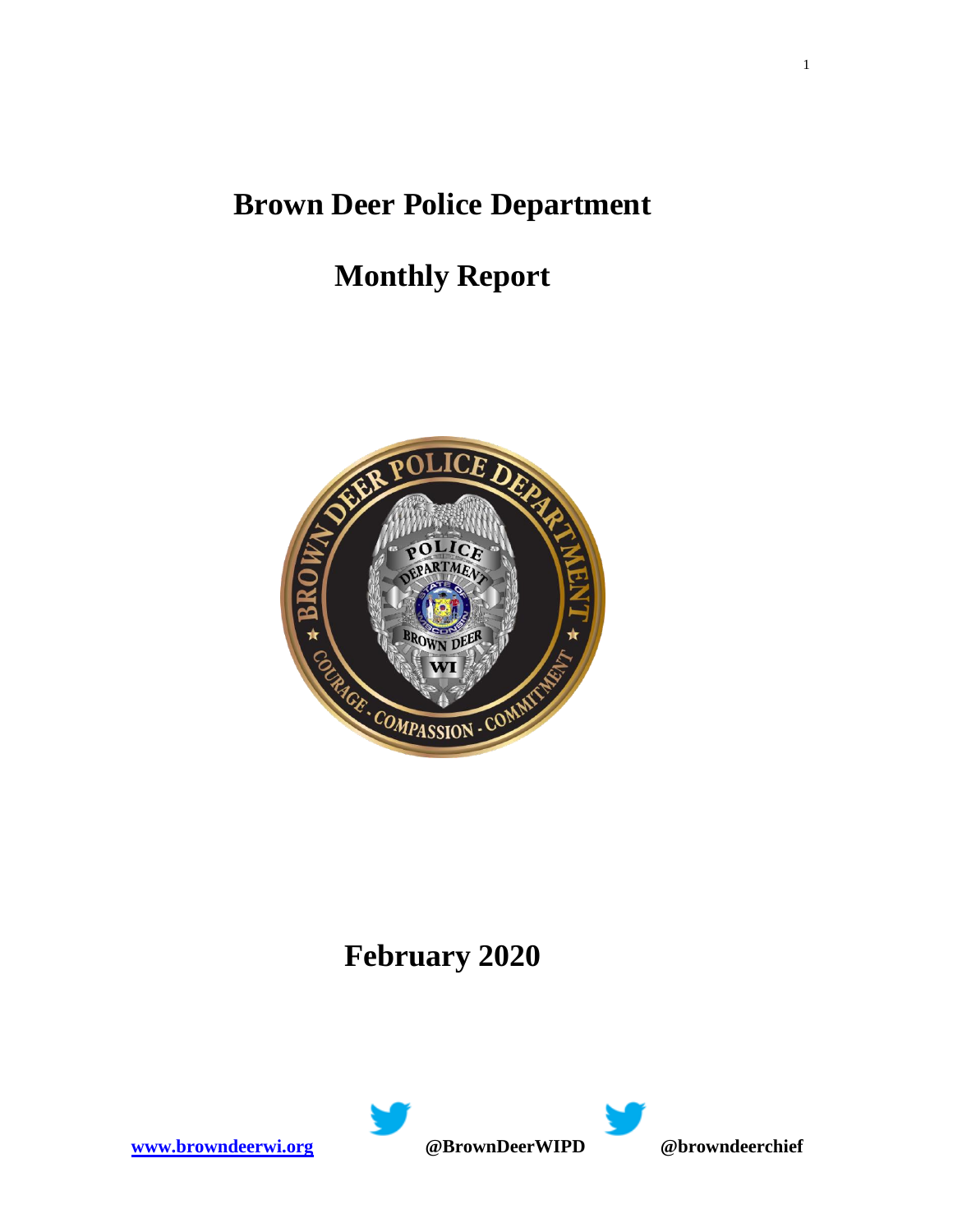#### *Activity Report:*

During the month of February, the Brown Deer Police Department responded to 1558 calls for service, issued 498 traffic citations, 95 parking citations and made 143 non-traffic related arrests/citations. Overall activity level was higher when compared with the prior year.

#### **Citations & Arrests**

Traffic: 498 Non-Traffic: 143

| <b>Speed Related</b>               | 64  | Weapon Related            | 5  |
|------------------------------------|-----|---------------------------|----|
| <b>Traffic Signs &amp; Signals</b> | 36  | Battery/Assault           | 9  |
| <b>Driver License Violations</b>   | 149 | Burglary/Trespassing      | 4  |
| Vehicle Registration               | 124 | <b>Disorderly Conduct</b> | 17 |
| OMVWI/PAC                          | 11  | Obstructing/Resisting     | 6  |
| Insurance                          | 58  | <b>Drug Related</b>       | 25 |
| <b>Seat Belts</b>                  | 44  | Theft                     | 8  |
| All Others                         | 12  | <b>Retail Theft</b>       | 15 |
|                                    |     | Robberv                   | 0  |
|                                    |     | <b>Domestic Related</b>   | 6  |
|                                    |     | Warrants                  | 38 |
|                                    |     | All Others                | 10 |

#### **Chief's Report**

The Department celebrated the retirement of K9 Vader after nearly nine years of service.



Officer Lea Olsen and Officer Josh Morgan went to Shallow Creek Kennel to select the Department's newest K9. Officer Olsen will be the Department's second K9 handler and will replace the K9 Team of Officer Morgan and K9 "Vader".

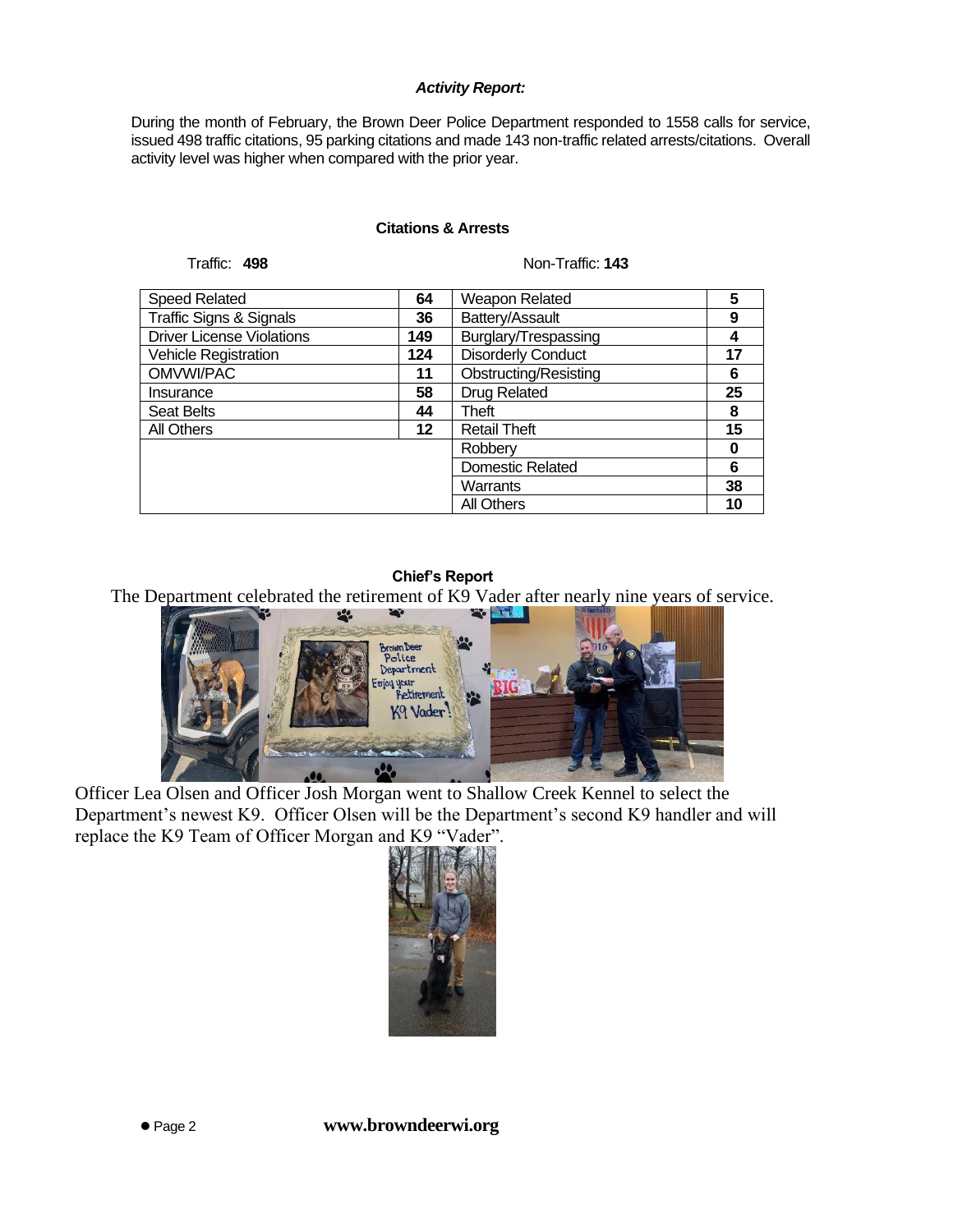### **2019/2020 Year to Date Calls for Service**



**2019/2020 Year to Date Enforcement Action (arrests, citations & warnings)**



⚫ Page 3 **www.browndeerwi.org**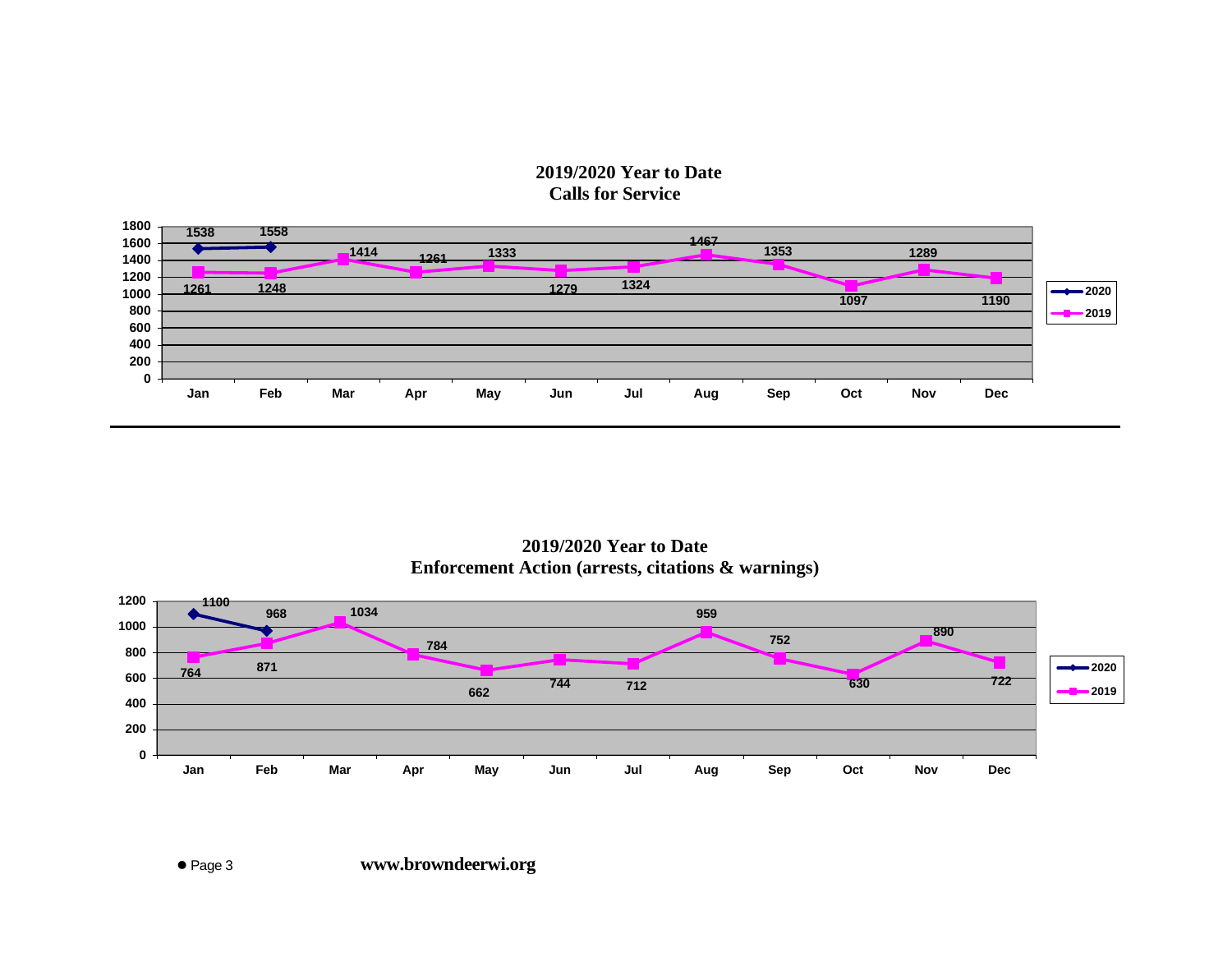**Reported Crime Comparison February 2019/2020**



**Reported Crime Comparison Year to Date**

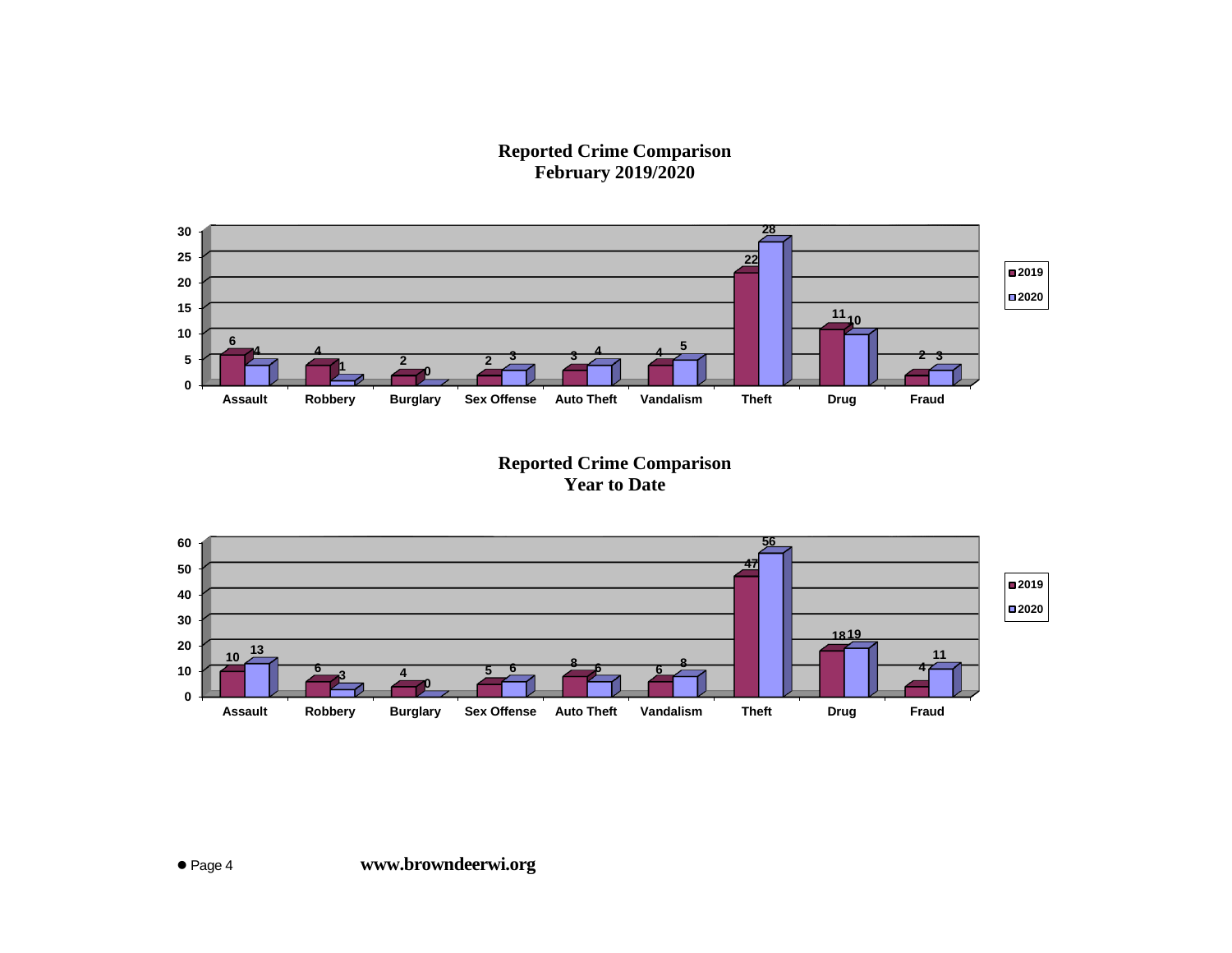

General Calls for Service – Complaints that typically do not require a police report and/or those that occur infrequently enough that they can't be assigned to one of the listed categories. Examples would be disabled vehicles, death investigations, etc.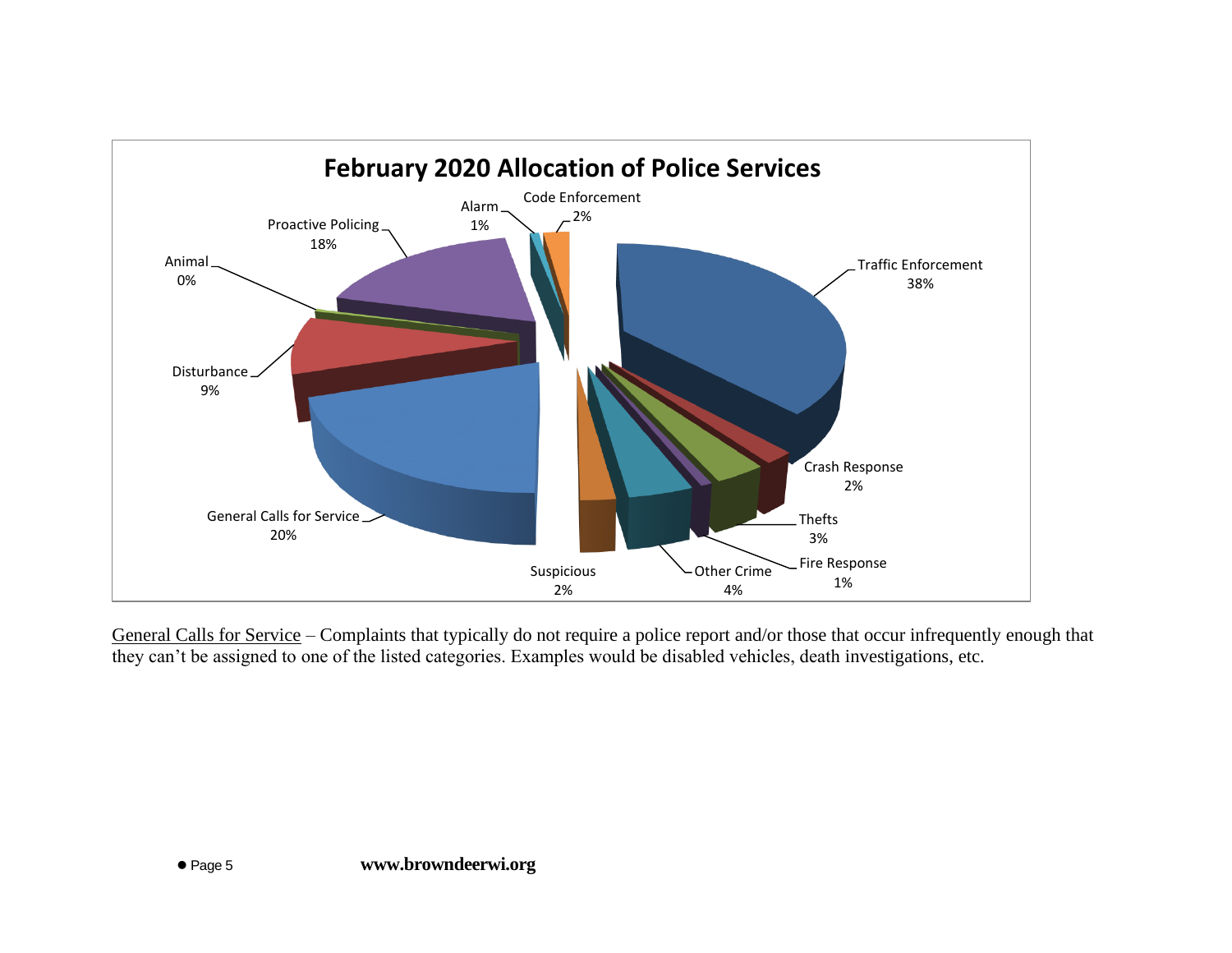

\* 70% of Bayside Reported Incidents are associated with the Communications Center



Part I offenses include: Homicide, assaults, burglary, robbery, theft and MV theft. Part II offenses include general order crimes such as disorderly conduct, frauds, vandalism, narcotic offenses.